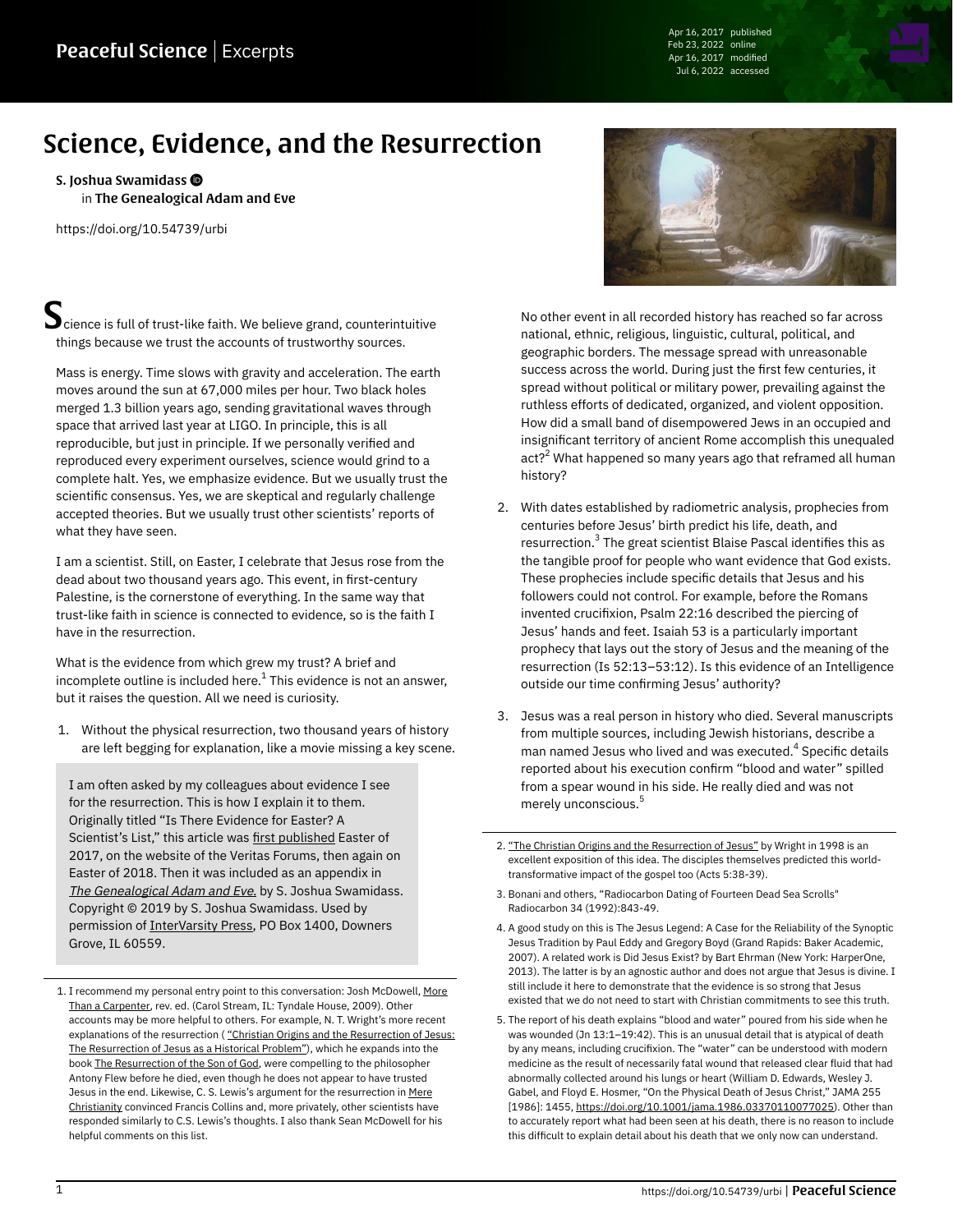- 4. The early accounts of the resurrection and prophecies predicting it were reliably transmitted through history. As of 2014, more than 66,000 early manuscripts are known, orders of magnitude more than other ancient texts. Many are carbon dated to before Jesus' time on earth and the first few centuries after. We see accounts nearly unaltered in the earliest manuscripts.<sup>6</sup> A pattern of consistency emerges. There are variations in the manuscripts, but nothing invalidates the reliability of the resurrection accounts.
- 5. Accounts of the resurrection include inconvenient and unflattering details, which make most sense as attempts to reliably record what had happened, free from embellishment. They do not fit expectations of a fabricated account. For example, women are the first witnesses of the resurrection. In a culture that did not admit the testimony of a woman as valid evidence in court, this detail is surprising. Likewise, all the disciples, the leaders of the early Church, flee as cowards when Jesus is taken.
- 6. After Jesus' violent death, his followers were frightened and scattered. Then, something happened that grew a strong, bold, and confident belief that resisted sustained, murderous opposition. Unlike other movements with executed leaders, once the disciples came back together, they did not replace Jesus with one of his family members. Their resistance was entirely nonviolent and devoid of political power. Yet they were all suddenly willing to die for what they saw. What changed them? Why was there not evidence at the time to undermine their belief? $^7$  What convinced them that Jesus was inconceivably greater than his family?
- 7. More than just a fact about our past, the resurrection creates a connection to God that is perceived by people from all times, cultures, socioeconomic statuses, personalities, and metal capacities, across the last two thousand years of history. Its reach includes some of the most famous scientists: Blaise Pascal, Johann Kepler, Robert Boyle, Gregor Mendel, Asa Gray, Michael Faraday, James Maxwell, Santiago Ramón y Cajal, and
- 6. The actual history of the Bible is more interesting than the fiction. Sometimes it is messier than we imagine, but a God who raises Jesus from the dead can certainly preserve his message to us in history. Unlike fictional accounts of the Bible's history (e.g., Dan Brown's The Da Vinci Code), Reinventing Jesus by J. Ed Komoszewski (Grand Rapids: Kregel, 2006) covers the historicity of Jesus. "The Bibliographic Test" by Joshua McDowell and Clay Jones, August 13, 2014 ( [https://www.josh.org/wp-content/uploads/Bibliographical-Test-](https://www.josh.org/wp-content/uploads/Bibliographical-Test-Update-08.13.14.pdf)[Update-08.13.14.pdf\)](https://www.josh.org/wp-content/uploads/Bibliographical-Test-Update-08.13.14.pdf) gives a good overview the manuscripts in question, including recent new discoveries.
- 7. The Fate of the Apostles: Examining the Martyrdom Accounts of the Closest Followers of Jesus by Sean McDowell (London: Routledge, 2015) is most complete account of their confidence. Apparently, not all died for their faith, but it appears all were willing to die.

## References

- Josh McDowell, [More Than a Carpenter](https://peacefulscience.org/books/more-than-carpenter/), rev. ed. (Carol Stream, IL: Tyndale House, 2009).
- N. T. Wright, ["Christian Origins and the Resurrection of Jesus: The](https://ntwrightpage.com/2016/07/12/christian-origins-and-the-resurrection-of-jesus-the-resurrection-of-jesus-as-a-historical-problem) [Resurrection of Jesus as a Historical Problem,"](https://ntwrightpage.com/2016/07/12/christian-origins-and-the-resurrection-of-jesus-the-resurrection-of-jesus-as-a-historical-problem), 1998.

Francis Collins. Is this unmatched reach and influence a sign of a living God working his purpose in history?<sup>8</sup>

Some of the evidence here is established by scientific methods. For example, radiocarbon dating demonstrates that Isaiah 53's prediction that Jesus "see the light of life" after dying was written at least one hundred years before his birth. However, the question of Jesus gently beckons us out from science's limits, into a reality where love, beauty, goodness, and relationships are real. In the question of the empty tomb, science itself reaches its hard limit. It points to something beyond itself.

- 1. The resurrection is God's direct, supernatural action in a specific physical event in history. The obvious finality of physical death (both in modern science and to the ancient world) serves to highlight the role of God in this moment. We never consider God's action in science, so we cannot even ask the question without opening our minds to things beyond science. $^{\rm 9}$
- 2. The entire Christian faith hinges on the physical resurrection of Jesus (1 Cor 15:14, 17), but no "resurrection mechanism" for science to study is proposed. As a mechanism-free singular event that defies all natural laws, we are well outside science's ability to adjudicate facts and understand evidence.
- 3. The question of the resurrection is more like an opportunity to fall in love than a scientific inquiry. There is evidence, but the resurrection cannot be studied dispassionately.<sup>10</sup> If Jesus really rose from the dead, it reorders everything. Just like falling in love, in changes our view of the world.

The final verdict, for me, is that the resurrection makes sense through the lens of history. I find the Creator of all that science studies comes to us in this way. The evidence is compelling, but not definitive. Faith in Jesus is reasonable and is certainly not without evidence.

So, we are left with an invitation. Will we too believe? Will we be curious? Will we respond with trust?

- 8. For those curious about science, For the Glory of God: How Monotheism Led to Reformations, Science, Witch-Hunts, and the End of Slavery by Rodney Stark (Princeton, NJ: Princeton University Press, 2003) explains Christian belief among early scientists and its foundational role in science. Even the "father" of modern science, Francis Bacon, was a Christian and explained in Novum Organum from Christian theology that science is an effort to take down intellectual "idols."
- 9. This rule of avoiding appeals to God's action in science is often referred to as "methodological naturalism," but this is a misnomer. This rule that has been firmly established in modern science for hundreds of years, and was originally placed in science by Christians like Kepler, Bacon, Pascal, and Boyle for theological reasons. Their conception of science was not rooted in naturalism, but in their faith as Christians, so referring to this rule as methodological naturalism, as if it was a product of naturalism (and atheism), is not correct.
- 10. To be sure, Christians can correctly attempt dispassionate study in their academic work; see, for example, Michael Licona, The Resurrection of Jesus: A New Historiographical Approach (Downers Grove, IL: InterVarsity Press, 2010).

N. T. Wright, [The Resurrection of the Son of God,](https://peacefulscience.org/books/resurrection-son-god/) 2003.

C. S. Lewis, [Mere Christianity,](https://peacefulscience.org/books/mere-christianity/) 1952.

Georges Bonani, et al. ["Radiocarbon Dating of Fourteen Dead Sea Scrolls"](https://journals.uair.arizona.edu/index.php/radiocarbon/article/viewFile/1537/1541) Radiocarbon 34 (1992):843-49.